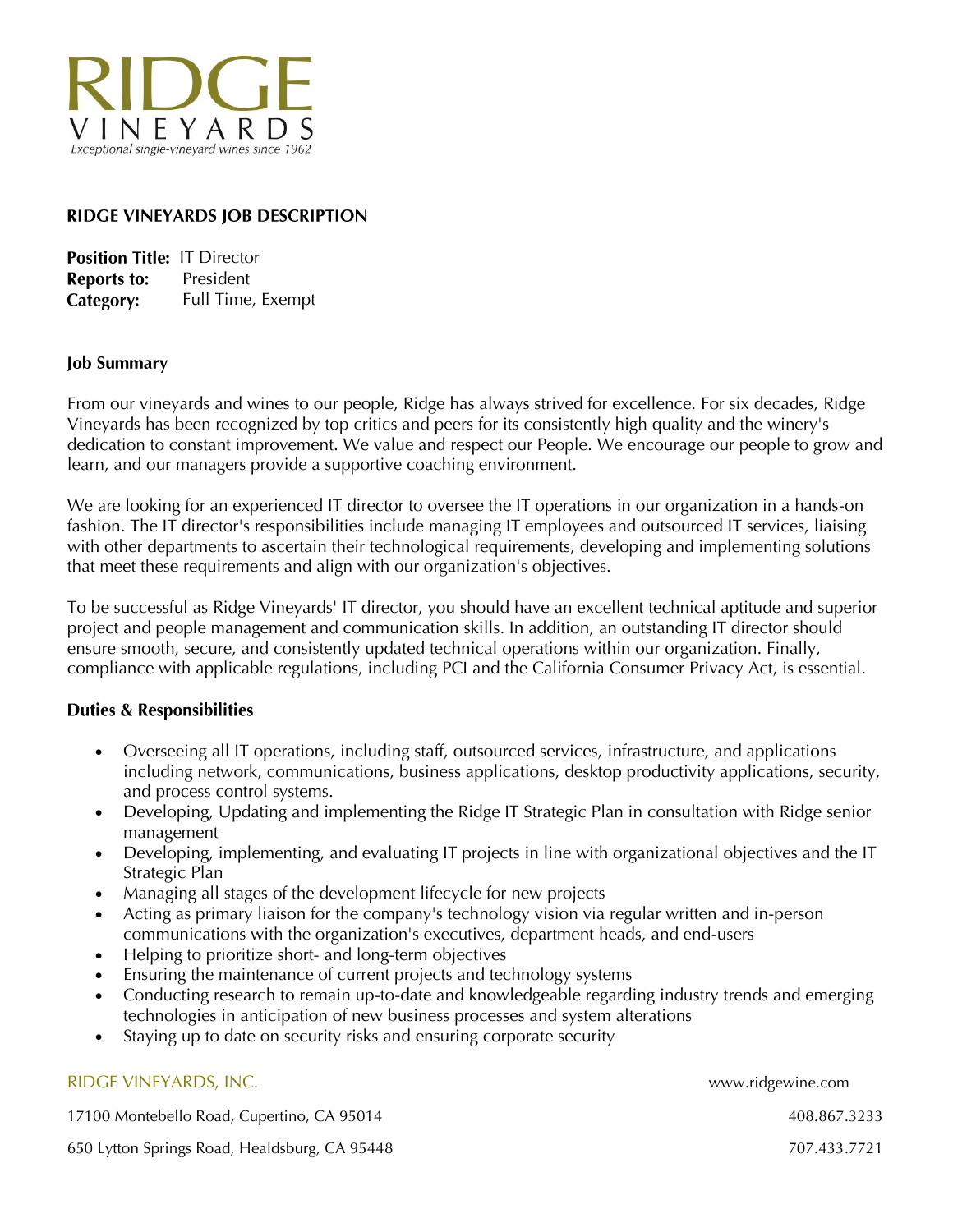- Identifying vulnerabilities, the need for upgrades, and opportunities for improvement
- Proposing strategic solutions and recommending new systems and software
- Preparing and tracking operating and capital financial budgets and performance reports
- Developing business case justifications and cost/benefit analyses for technology initiatives
- Building and maintaining relationships with external advisors and vendors
- Ensuring continuous delivery of technical services through oversight of service level agreements with end users and monitoring of systems, programs, and equipment performance
- Seeing that all reported issues are resolved quickly and efficiently
- Reporting progress and challenges to senior leadership
- Creating, publishing, and maintaining IT processes following best practices, including security and privacy principles and regulations
- Ensuring equipment and software operation adheres to applicable laws and regulations
- Interfacing with Ridge's parent company IT organization

# **Position Requirements**

## **Formal Education & Certification**

- University degree in the field of computer science or business administration. Master's degree in one of these fields preferred
- Proof of continued education such as certifications (e.g., ITIL, CISSP) is desirable

## Knowledge & Experience

- 8+ years experience managing and/or directing technological operations
- Experience in strategic technology planning, execution, and policy development
- Solid understanding of computer systems characteristics, features, and integration capabilities
- Extensive knowledge of enterprise software applications, and outsourced systems, Salesforce experience preferred
- Technical experience with networking, databases, applications, and user support
- Excellent understanding of project management principles
- Proven experience in planning, organization, and development
- Superior understanding of the organization's goals and objectives
- Knowledge of the wine industry is a plus
- Demonstrated ability to apply technology solutions to business problems
- In-depth knowledge of applicable laws and regulations as they relate to technology issues
- Experience implementing and documenting policies and procedures to address privacy, including conformance with the California Consumer Privacy Act
- Experience working in a subsidiary environment, liaising with counterparts in parent and sister organizations a plus
- Experience providing IT services to a manufacturing environment a plus
- Strong Vendor Management skills
- Strong Project Management skills and capabilities

#### **Personal Attributes**

- Proven leadership ability
- Ability to set and manage priorities judiciously

## RIDGE VINEYARDS, INC.

17100 Montebello Road, Cupertino, CA 95014